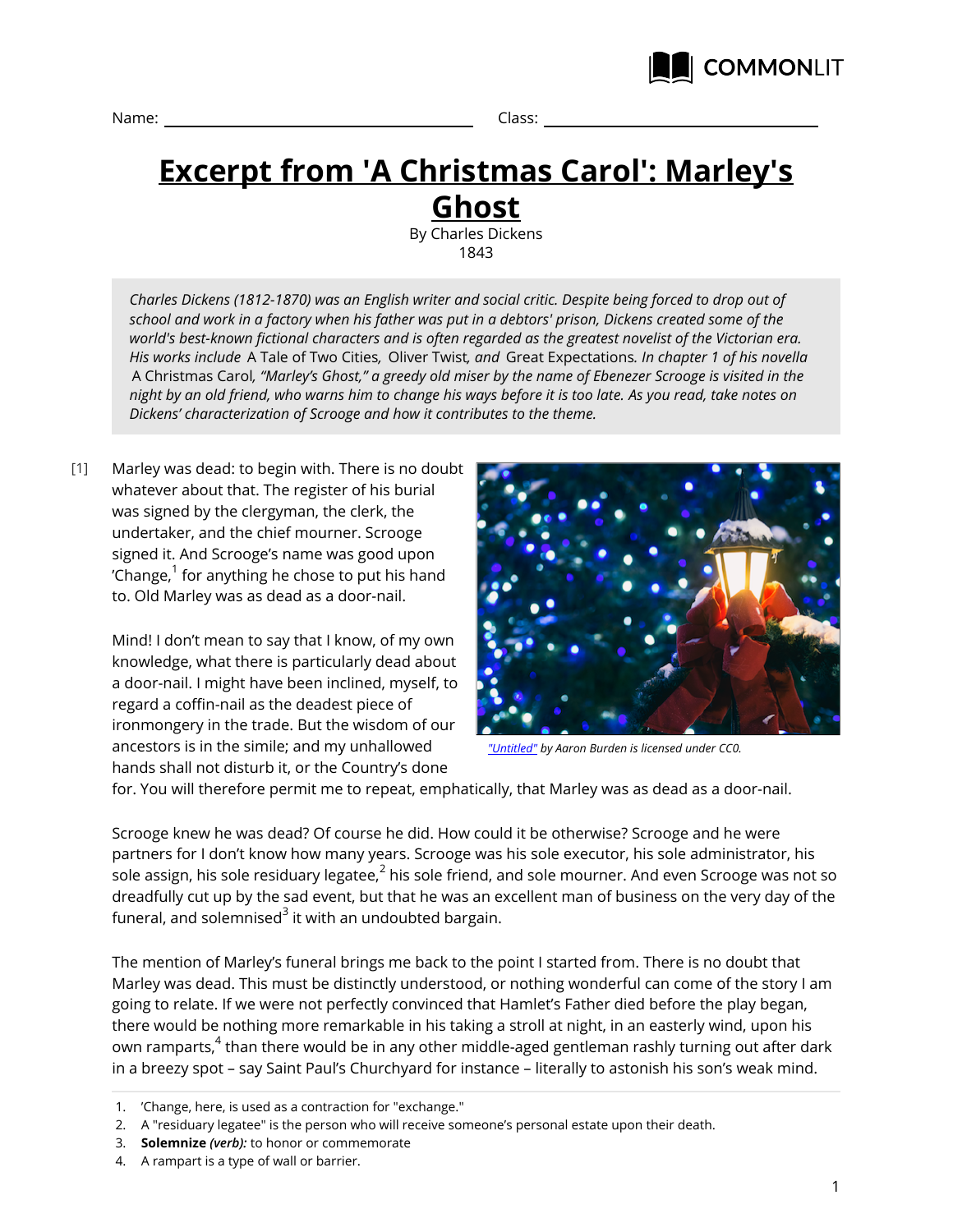

Scrooge never painted out Old Marley's name. There it stood, years afterwards, above the ware-house door: Scrooge and Marley. The firm was known as Scrooge and Marley. Sometimes people new to the business called Scrooge Scrooge, and sometimes Marley, but he answered to both names. It was all the same to him. [5]

Oh! But he was a tight-fisted hand at the grindstone, Scrooge! a squeezing, wrenching, grasping, scraping, clutching, covetous old sinner! Hard and sharp as flint, from which no steel had ever struck out generous fire; secret, and self-contained, and solitary as an oyster. The cold within him froze his old features, nipped his pointed nose, shrivelled his cheek, stiffened his gait;<sup>5</sup> made his eyes red, his thin lips blue; and spoke out shrewdly in his grating voice. A frosty rime<sup>6</sup> was on his head, and on his eyebrows, and his wiry chin. He carried his own low temperature always about with him; he iced his office in the dog-days; and didn't thaw it one degree at Christmas.

External heat and cold had little influence on Scrooge. No warmth could warm, no wintry weather chill him. No wind that blew was bitterer than he, no falling snow was more intent upon its purpose, no pelting rain less open to entreaty. Foul weather didn't know where to have him. The heaviest rain, and snow, and hail, and sleet, could boast of the advantage over him in only one respect. They often came down handsomely, and Scrooge never did.

Nobody ever stopped him in the street to say, with gladsome looks, "My dear Scrooge, how are you. When will you come to see me." No beggars implored him to bestow a trifle, no children asked him what it was o'clock, no man or woman ever once in all his life inquired the way to such and such a place, of Scrooge. Even the blindmen's dogs appeared to know him; and when they saw him coming on, would tug their owners into doorways and up courts; and then would wag their tails as though they said, "No eye at all is better than an evil eye, dark master!"

But what did Scrooge care! It was the very thing he liked. To edge his way along the crowded paths of life, warning all human sympathy to keep its distance, was what the knowing ones call nuts to Scrooge.

[10]  $\,$  Once upon a time – of all the good days in the year, on Christmas Eve – old Scrooge sat busy in his counting-house. It was cold, bleak, biting weather – foggy withal $^7$  – and he could hear the people in the court outside, go wheezing up and down, beating their hands upon their breasts, and stamping their feet upon the pavement stones to warm them. The city clocks had only just gone three, but it was quite dark already – it had not been light all day – and candles were flaring in the windows of the neighbouring offices, like ruddy smears upon the palpable brown air. The fog came pouring in at every chink and keyhole, and was so dense without, that although the court was of the narrowest, the houses opposite were mere phantoms. To see the dingy cloud come drooping down, obscuring everything, one might have thought that Nature lived hard by, and was brewing on a large scale.

The door of Scrooge's counting-house was open that he might keep his eye upon his clerk, who in a dismal<sup>8</sup> little cell beyond, a sort of tank, was copying letters. Scrooge had a very small fire, but the clerk's fire was so very much smaller that it looked like one coal. But he couldn't replenish it, for Scrooge kept the coal-box in his own room; and so surely as the clerk came in with the shovel, the master predicted that it would be necessary for them to part. Wherefore the clerk put on his white comforter, and tried to warm himself at the candle; in which effort, not being a man of a strong imagination, he failed.

- 5. **Gait** *(noun):* a person's manner of walking
- 6. A "rime" refers to an accumulation of ice.
- 7. "Withal" is an archaic adverb meaning "in addition" or "too."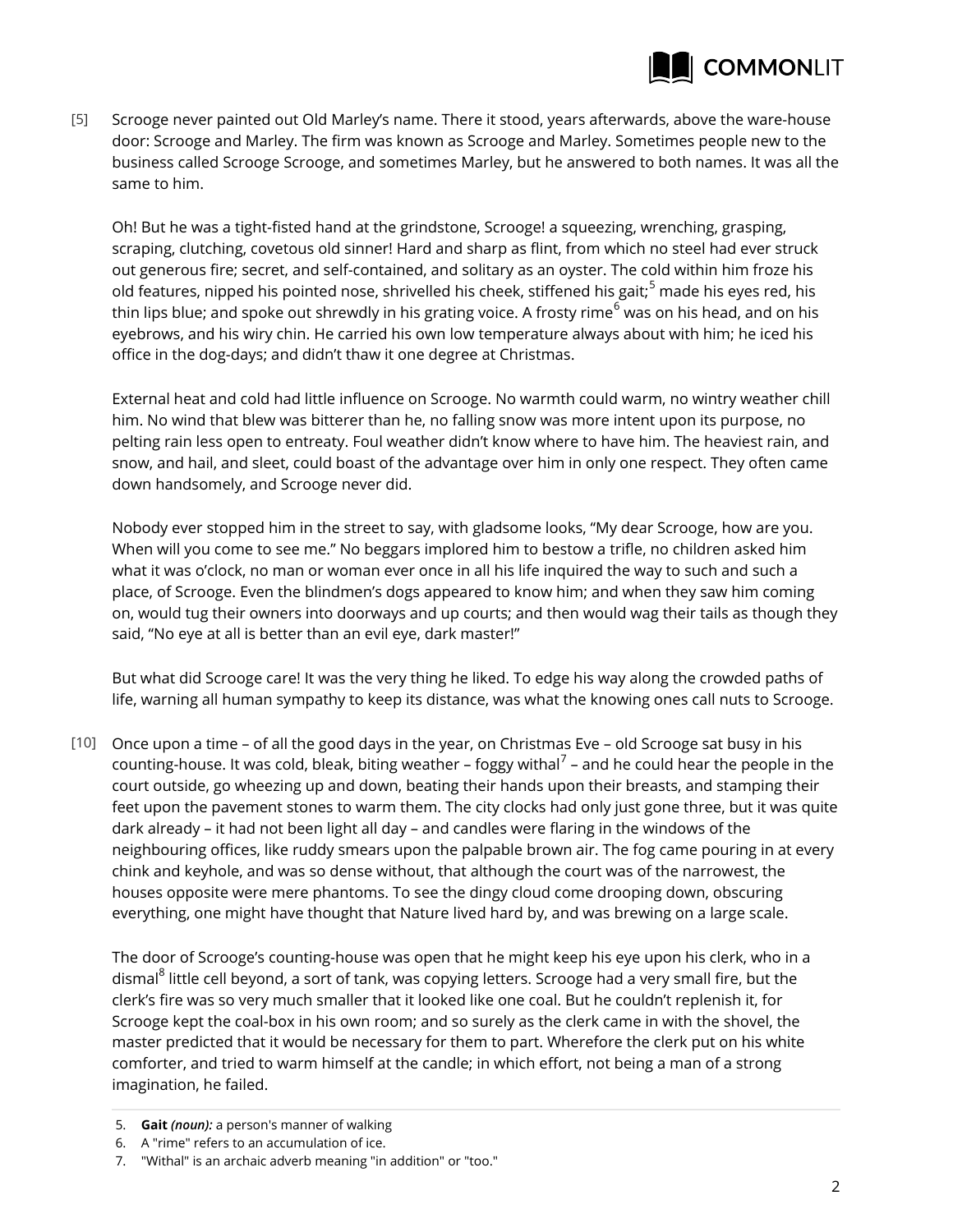

"A merry Christmas, uncle! God save you!" cried a cheerful voice. It was the voice of Scrooge's nephew, who came upon him so quickly that this was the first intimation he had of his approach.

"Bah!" said Scrooge, "Humbug!"<sup>9</sup>

He had so heated himself with rapid walking in the fog and frost, this nephew of Scrooge's, that he was all in a glow; his face was ruddy and handsome; his eyes sparkled, and his breath smoked again.

"Christmas a humbug, uncle!" said Scrooge's nephew. "You don't mean that, I am sure." [15]

"I do," said Scrooge. "Merry Christmas! What right have you to be merry? What reason have you to be merry? You're poor enough."

"Come, then," returned the nephew gaily.<sup>10</sup> "What right have you to be dismal? What reason have you to be morose? You're rich enough."

Scrooge having no better answer ready on the spur of the moment, said, "Bah!" again; and followed it up with "Humbug."

"Don't be cross, $^{11}$  uncle," said the nephew.

"What else can I be," returned the uncle, "when I live in such a world of fools as this Merry Christmas! [20] Out upon merry Christmas. What's Christmas time to you but a time for paying bills without money; a time for finding yourself a year older, but not an hour richer; a time for balancing your books and having every item in 'em through a round dozen of months presented dead against you? If I could work my will," said Scrooge indignantly,<sup>12</sup> "every idiot who goes about with 'Merry Christmas' on his lips, should be boiled with his own pudding, and buried with a stake of holly through his heart. He should!"

"Uncle!" pleaded the nephew.

"Nephew!" returned the uncle, sternly, "keep Christmas in your own way, and let me keep it in mine."

"Keep it!" repeated Scrooge's nephew. "But you don't keep it."

"Let me leave it alone, then," said Scrooge. "Much good may it do you! Much good it has ever done you!"

<sup>8.</sup> **Dismal** *(adjective):* showing or causing sadness; very bad or poor

<sup>9.</sup> "Humbug" is an archaic word meaning fraud, scam, or hoax.

<sup>10.</sup> **Gaily** *(adverb):* cheerfully; joyfully

<sup>11.</sup> **Cross** *(adjective):* irritated or angry

<sup>12.</sup> **Indignantly** *(adverb):* cheerfully; joyfully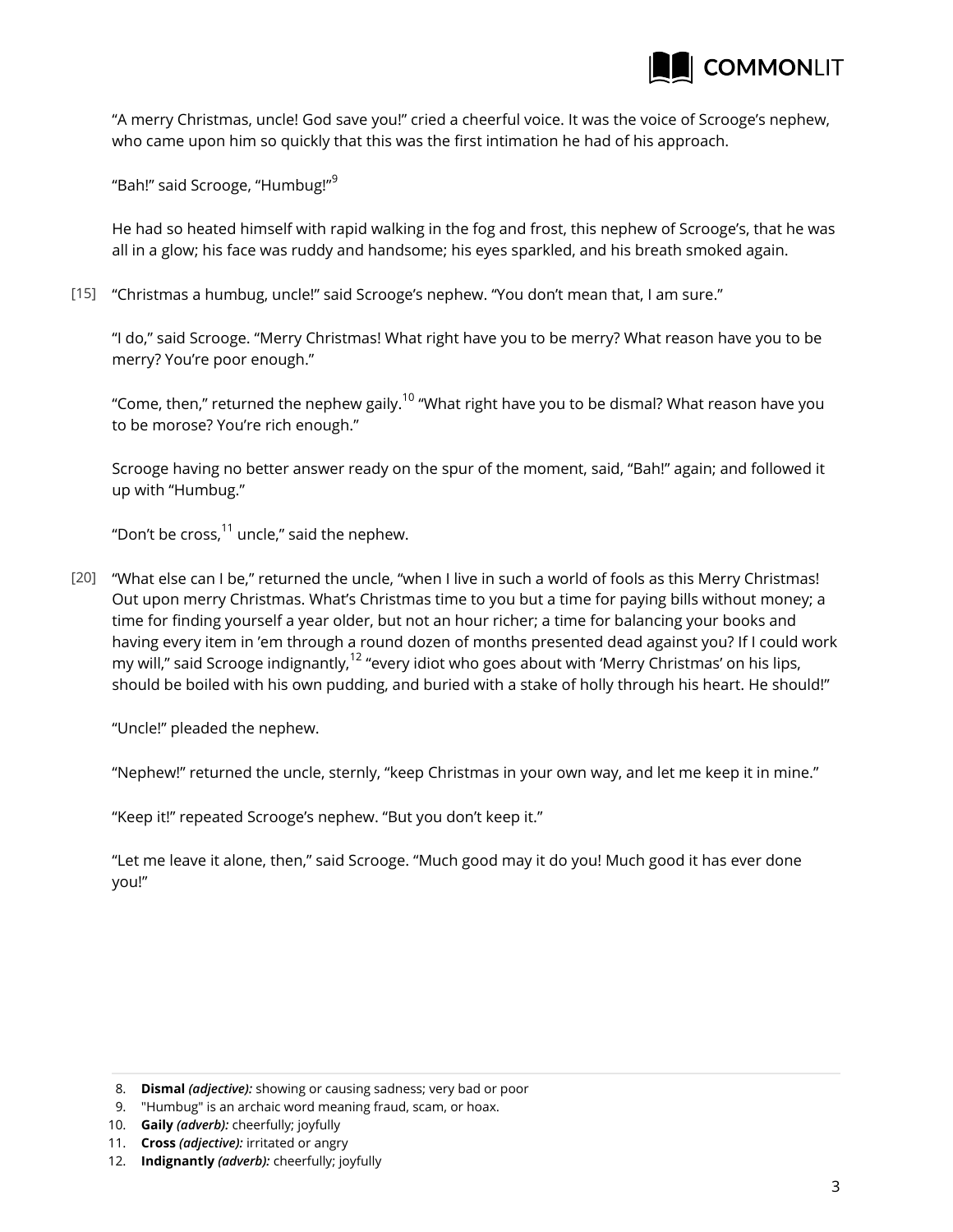

"There are many things from which I might have derived good, by which I have not profited, I dare say," [25] returned the nephew: "Christmas among the rest. But I am sure I have always thought of Christmas time, when it has come round – apart from the veneration due to its sacred name and origin, if anything belonging to it can be apart from that – as a good time: a kind, forgiving, charitable, pleasant time: the only time I know of, in the long calendar of the year, when men and women seem by one consent to open their shut-up hearts freely, and to think of people below them as if they really were fellow-passengers to the grave, and not another race of creatures bound on other journeys. And therefore, uncle, though it has never put a scrap of gold or silver in my pocket, I believe that it has done me good, and will do me good; and I say, God bless it!"

The clerk in the tank involuntarily applauded. Becoming immediately sensible of the impropriety,<sup>13</sup> he poked the fire, and extinguished the last frail spark for ever.

"Let me hear another sound from you," said Scrooge, "and you'll keep your Christmas by losing your situation. You're quite a powerful speaker, sir," he added, turning to his nephew. "I wonder you don't go into Parliament."

"Don't be angry, uncle. Come! Dine with us to-morrow."

Scrooge said that he would see him – yes, indeed he did. He went the whole length of the expression, and said that he would see him in that extremity<sup>14</sup> first.

"But why?" cried Scrooge's nephew. "Why?" [30]

"Why did you get married?" said Scrooge.

"Because I fell in love."

"Because you fell in love!" growled Scrooge, as if that were the only one thing in the world more ridiculous than a merry Christmas. "Good afternoon!"

"Nay, uncle, but you never came to see me before that happened. Why give it as a reason for not coming now?"

[35] "Good afternoon," said Scrooge.

"I want nothing from you; I ask nothing of you; why cannot we be friends?"

"Good afternoon," said Scrooge.

"I am sorry, with all my heart, to find you so resolute.<sup>15</sup> We have never had any quarrel, to which I have been a party. But I have made the trial in homage to Christmas, and I'll keep my Christmas humour to the last. So A Merry Christmas, uncle!"

"Good afternoon!" said Scrooge.

<sup>13.</sup> **Impropriety** *(noun):* improper language or behavior

<sup>14.</sup> "That extremity" is a reference to hell.

<sup>15.</sup> **Resolute** *(adjective):* firmly resolved or determined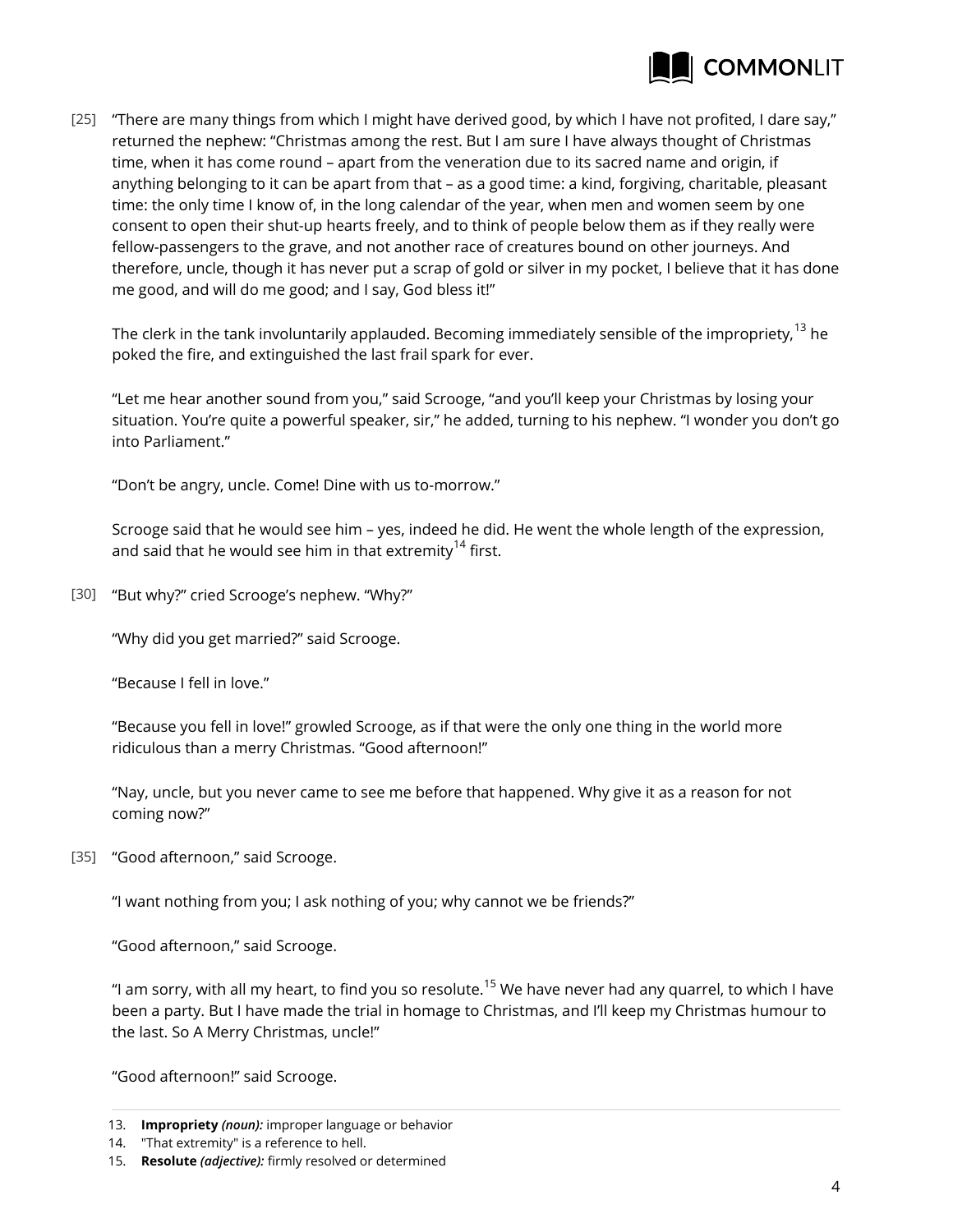

## [40] "And A Happy New Year!"

"Good afternoon!" said Scrooge.

His nephew left the room without an angry word, notwithstanding. He stopped at the outer door to bestow the greeting of the season on the clerk, who, cold as he was, was warmer than Scrooge; for he returned them cordially.

"There's another fellow," muttered Scrooge; who overheard him: "my clerk, with fifteen shillings a week, and a wife and family, talking about a merry Christmas. I'll retire to Bedlam."<sup>16</sup>

This lunatic, in letting Scrooge's nephew out, had let two other people in. They were portly<sup>17</sup> gentlemen, pleasant to behold, and now stood, with their hats off, in Scrooge's office. They had books and papers in their hands, and bowed to him.

"Scrooge and Marley's, I believe," said one of the gentlemen, referring to his list. "Have I the pleasure of [45] addressing Mr. Scrooge, or Mr. Marley?"

"Mr. Marley has been dead these seven years," Scrooge replied. "He died seven years ago, this very night."

"We have no doubt his liberality is well represented by his surviving partner," said the gentleman, presenting his credentials.

It certainly was; for they had been two kindred spirits. At the ominous word "liberality," Scrooge frowned, and shook his head, and handed the credentials back.

"At this festive season of the year, Mr. Scrooge," said the gentleman, taking up a pen, "it is more than usually desirable that we should make some slight provision for the Poor and destitute, who suffer greatly at the present time. Many thousands are in want of common necessaries; hundreds of thousands are in want of common comforts, sir."

[50] "Are there no prisons?" asked Scrooge.

"Plenty of prisons," said the gentleman, laying down the pen again.

"And the Union workhouses?" demanded Scrooge. "Are they still in operation?"

"They are. Still," returned the gentleman, "I wish I could say they were not."

"The Treadmill and the Poor Law are in full vigour, then?" said Scrooge.

"Both very busy, sir." [55]

"Oh! I was afraid, from what you said at first, that something had occurred to stop them in their useful course," said Scrooge. "I'm very glad to hear it."

<sup>16.</sup> Bedlam" is an archaic term for an institution that houses mentally ill people.

<sup>17.</sup> **Portly** *(adjective):* chubby or somewhat fat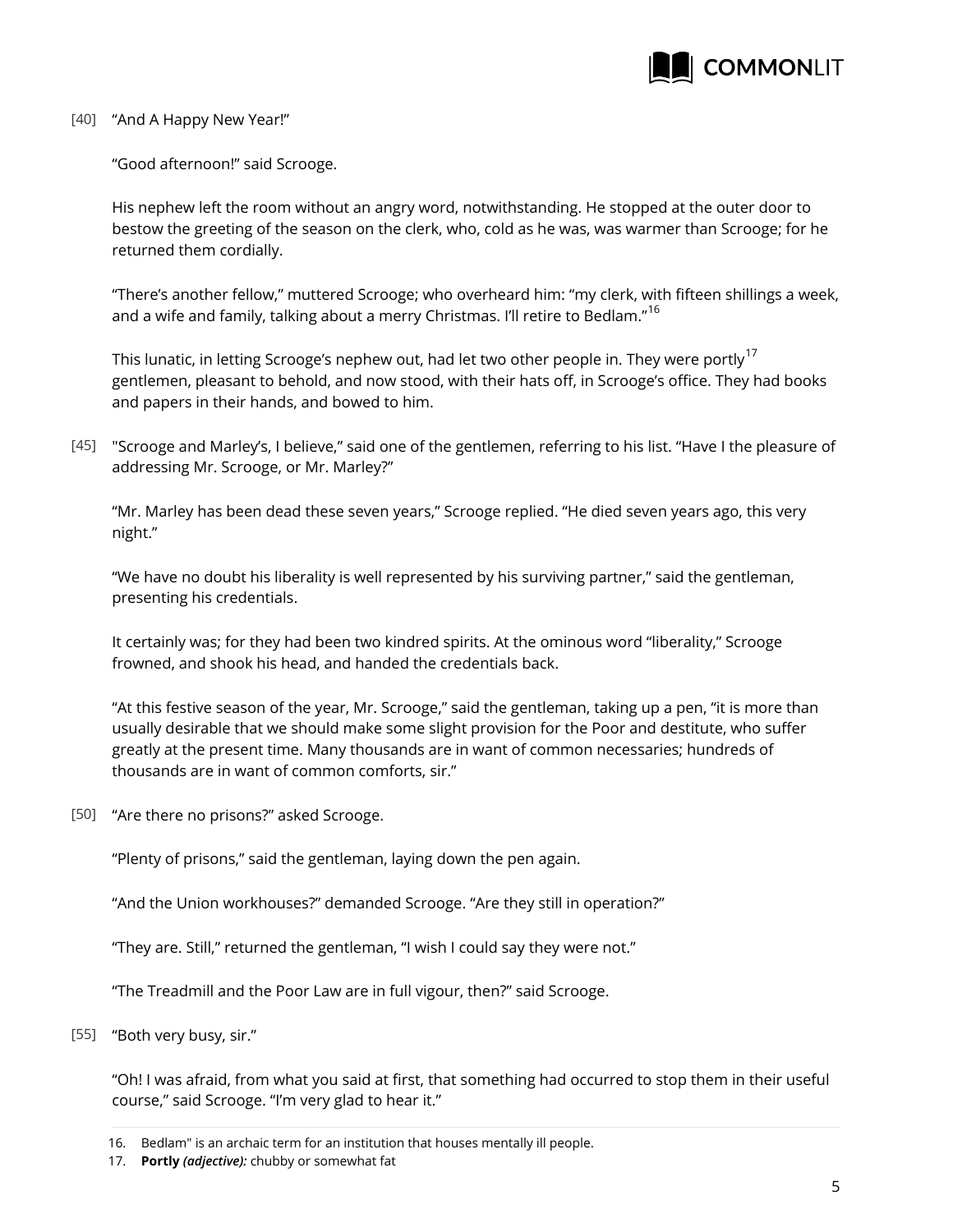

"Under the impression that they scarcely furnish Christian cheer of mind or body to the multitude," returned the gentleman, "a few of us are endeavouring to raise a fund to buy the Poor some meat and drink, and means of warmth. We choose this time, because it is a time, of all others, when Want is keenly felt, and Abundance rejoices. What shall I put you down for?"

"Nothing!" Scrooge replied.

"You wish to be anonymous?"

[60] "I wish to be left alone," said Scrooge. "Since you ask me what I wish, gentlemen, that is my answer. I don't make merry myself at Christmas and I can't afford to make idle people merry. I help to support the establishments I have mentioned – they cost enough – and those who are badly off must go there."

"Many can't go there; and many would rather die."

"If they would rather die," said Scrooge, "they had better do it, and decrease the surplus<sup>18</sup> population. Besides – excuse me – I don't know that."

"But you might know it," observed the gentleman.

"It's not my business," Scrooge returned. "It's enough for a man to understand his own business, and not to interfere with other people's. Mine occupies me constantly. Good afternoon, gentlemen!"

[65] Seeing clearly that it would be useless to pursue their point, the gentlemen withdrew. Scrooge resumed his labours with an improved opinion of himself, and in a more facetious<sup>19</sup> temper than was usual with him.

Meanwhile the fog and darkness thickened so, that people ran about with flaring links, proffering their services to go before horses in carriages, and conduct them on their way. The ancient tower of a church, whose gruff old bell was always peeping slily down at Scrooge out of a gothic window in the wall, became invisible, and struck the hours and quarters in the clouds, with tremulous vibrations afterwards as if its teeth were chattering in its frozen head up there. The cold became intense. In the main street, at the corner of the court, some labourers were repairing the gas-pipes, and had lighted a great fire in a brazier, round which a party of ragged men and boys were gathered, warming their hands and winking their eyes before the blaze in rapture. The water-plug being left in solitude, its overflowings sullenly congealed, and turned to misanthropic<sup>20</sup> ice. The brightness of the shops where holly sprigs and berries crackled in the lamp-heat of the windows made pale faces ruddy as they passed. Poulterers' and grocers' trades became a splendid joke – a glorious pageant – with which it was next to impossible to believe that such dull principles as bargain and sale had anything to do. The Lord Mayor, in the stronghold of the might Mansion House, gave orders to his fifty cooks and butlers to keep Christmas as a Lord Mayor's household should; and even the little tailor, whom he had fined five shillings on the previous Monday for being drunk and bloodthirsty in the streets, stirred up tomorrow's pudding in his garret, while his lean wife and the baby sallied out to buy the beef.

<sup>18.</sup> **Surplus** *(adjective):* abundant or excess

<sup>19.</sup> **Facetious** *(adjective):* treating serious issues with deliberately inappropriate humor

<sup>20.</sup> **Misanthropic** *(adjective):* disliking humankind and avoiding human society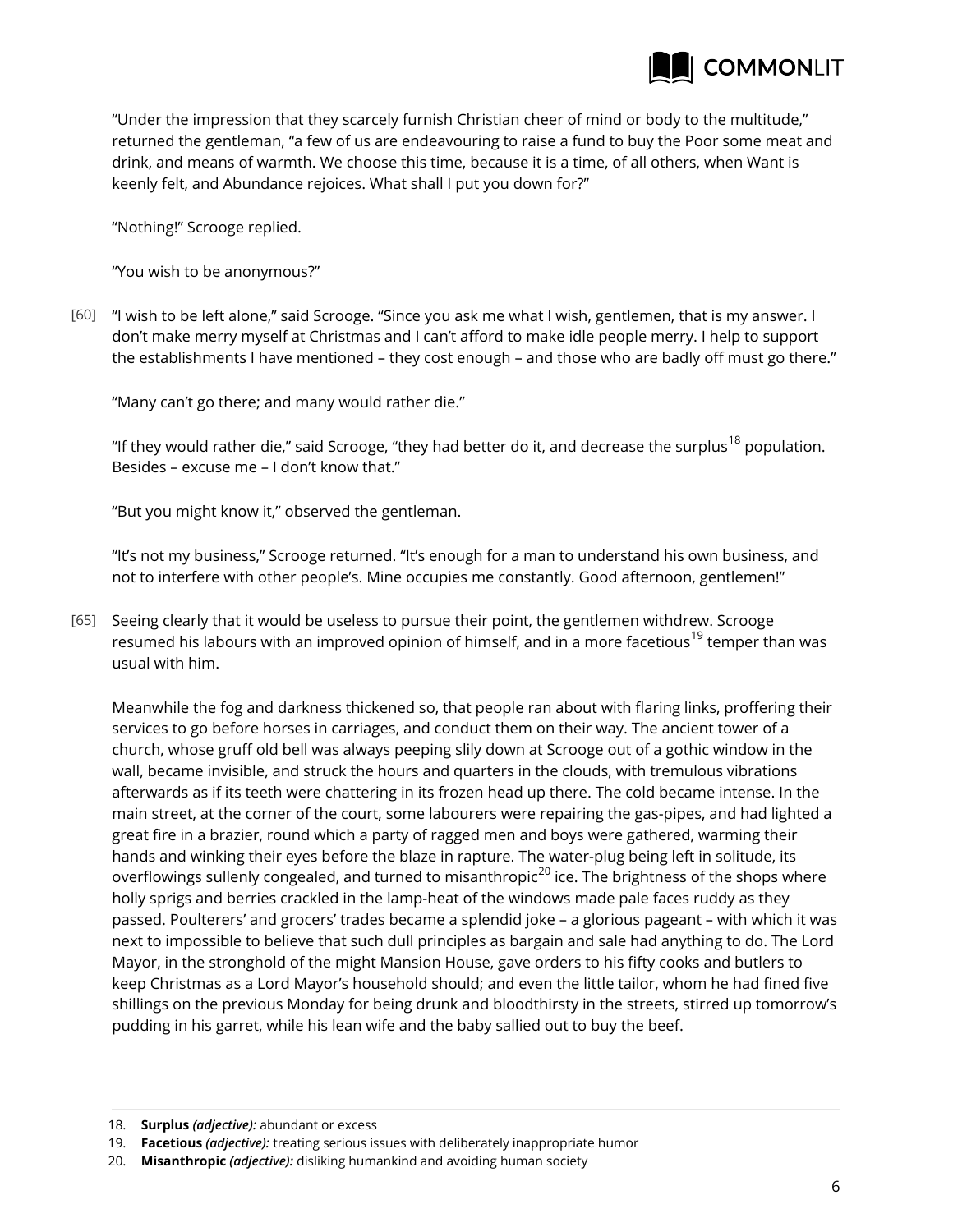

Foggier yet, and colder! Piercing, searching, biting cold. If the good Saint Dunstan<sup>21</sup> had but nipped the Evil Spirit's nose with a touch of such weather as that, instead of using his familiar weapons, then indeed he would have roared to lusty purpose. The owner of one scant young nose, gnawed and mumbled by the hungry cold as bones are gnawed by dogs, stooped down at Scrooge's keyhole to regale him with a Christmas carol, but at the first sound of God bless you, merry gentleman! May nothing you dismay! Scrooge seized the ruler with such energy of action that the singer fled in terror, leaving the keyhole to the fog and even more congenial frost.

At length the hour of shutting up the counting-house arrived. With an ill-will Scrooge dismounted from his stool, and tacitly admitted the fact to the expectant clerk in the Tank, who instantly snuffed his candle out, and put on his hat.

"You'll want all day tomorrow, I suppose?" said Scrooge.

[70] "If quite convenient, Sir."

"It's not convenient," said Scrooge, "and it's not fair. If I was to stop half-a-crown for it, you'd think yourself ill-used, I'll be bound?"

The clerk smiled faintly.

"And yet," said Scrooge, "you don't think me ill-used, when I pay a day's wages for no work."

The clerk observed that it was only once a year.

"A poor excuse for picking a man's pocket every twenty-fifth of December!" said Scrooge, buttoning his [75] great-coat to the chin. "But I suppose you must have the whole day. Be here all the earlier next morning!"

The clerk promised that he would; and Scrooge walked out with a growl. The office was closed in a twinkling, and the clerk, with the long ends of his white comforter dangling below his waist (for he boasted no great-coat), went down a slide on Cornhill, at the end of a lane of boys, twenty times, in honour of its being Christmas Eve, and then ran home to Camden Town as hard as he could pelt, to play at blindman's buff. $^{22}$ 

Scrooge took his melancholy<sup>23</sup> dinner in his usual melancholy tavern; and having read all the newspapers, and beguiled the rest of the evening with his banker's-book, went home to bed. He lived in chambers which had once belonged to his deceased partner. They were a gloomy suite of rooms, in a lowering pile of building up a yard, where it had so little business to be, that one could scarcely help fancying it must have run there when it was a young house, playing at hide-and-seek with other houses, and have forgotten the way out again. It was old enough now, and dreary enough, for nobody lived in it but Scrooge, the other rooms being all let out as offices. The yard was so dark that even Scrooge, who knew its every stone, was fain to grope with his hands. The fog and frost so hung about the black old gateway of the house, that it seemed as if the Genius of the Weather sat in mournful meditation on the threshold.

<sup>21.</sup> Dunstan was a saint famous for his cunning in defeating the devil.

<sup>22.</sup> "Blindman's buff" is a children's game, similar to tag but with a blindfold.

<sup>23.</sup> **Melancholy** *(adjective):* sad, sorrowful, or gloomy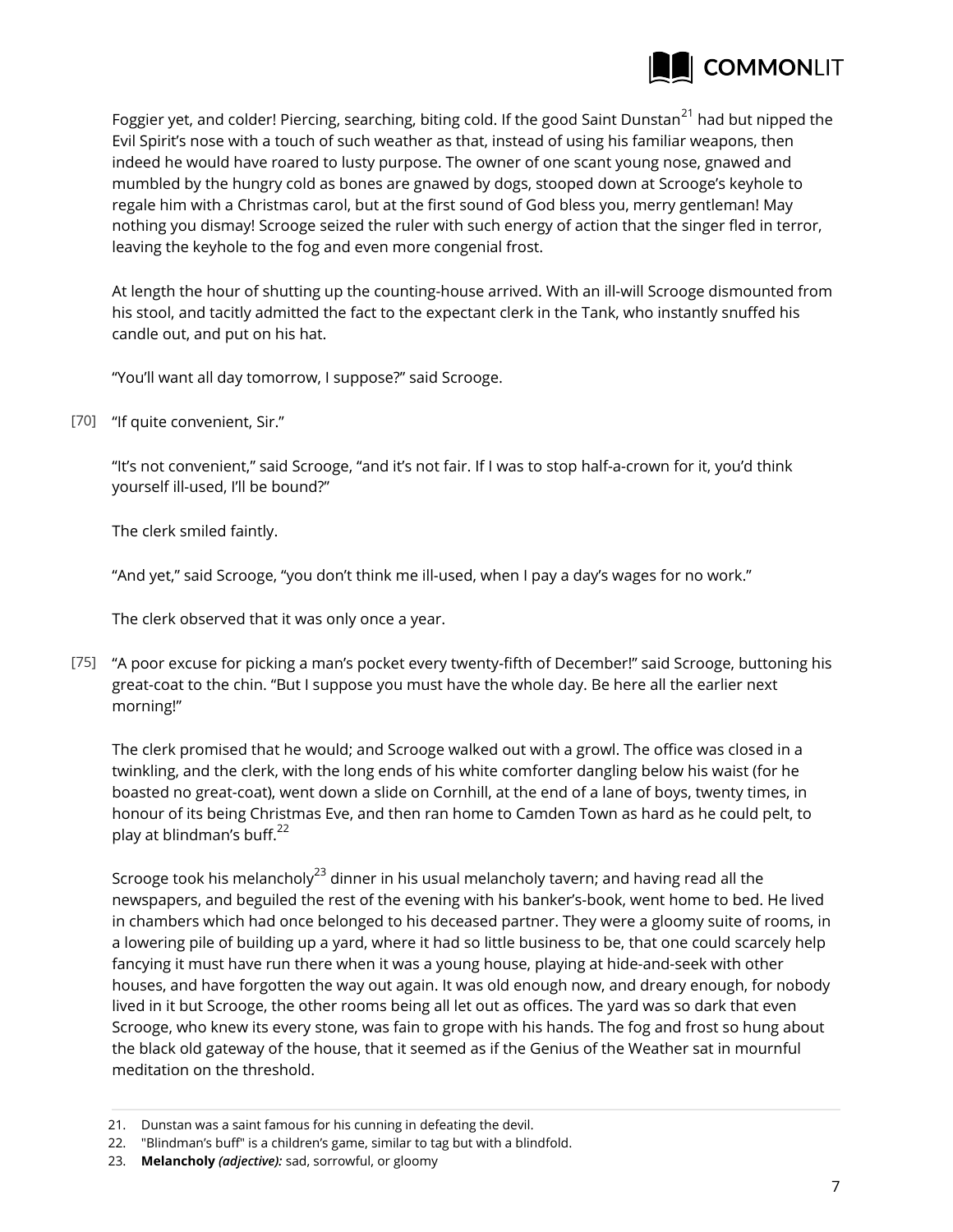

Now, it is a fact, that there was nothing at all particular about the knocker on the door, except that it was very large. It is also a fact, that Scrooge had seen it, night and morning, during his whole residence in that place; also that Scrooge had as little of what is called fancy about him as any man in the City of London, even including – which is a bold word – the corporation, aldermen, and livery. Let it also be borne in mind that Scrooge had not bestowed one thought on Marley, since his last mention of his seven-year's dead partner that afternoon. And then let any man explain to me, if he can, how it happened that Scrooge, having his key in the lock of the door, saw in the knocker, without its undergoing any intermediate process of change: not a knocker, but Marley's face.

Marley's face. It was not in impenetrable shadow as the other objects in the yard were, but had a dismal light about it, like a bad lobster in a dark cellar. It was not angry or ferocious, but looked at Scrooge as Marley used to look: with ghostly spectacles turned up upon its ghostly forehead. The hair was curiously stirred, as if by breath or hot-air; and, though the eyes were wide open, they were perfectly motionless. That, and its livid colour, made it horrible; but its horror seemed to be in spite of the face and beyond its control, rather than a part of its own expression.

As Scrooge looked fixedly at this phenomenon, it was a knocker again. [80]

To say that he was not startled, or that his blood was not conscious of a terrible sensation to which it had been a stranger from infancy, would be untrue. But he put his hand upon the key he had relinquished, turned it sturdily, walked in, and lighted his candle.

He did pause, with a moment's irresolution, before he shut the door; and he did look cautiously behind it first, as if he half expected to be terrified with the sight of Marley's pigtail sticking out into the hall. But there was nothing on the back of the door, except the screws and nuts that held the knocker on, so he said "Pooh, pooh!" and closed it with a bang.

The sound resounded through the house like thunder. Every room above, and every cask in the winemerchant's cellars below, appeared to have a separate peal of echoes of its own. Scrooge was not a man to be frightened by echoes. He fastened the door, and walked across the hall, and up the stairs, slowly too: trimming his candle as he went.

You may talk vaguely about driving a coach-and-six up a good old flight of stairs, or through a bad young Act of Parliament; but I mean to say you might have got a hearse<sup>24</sup> up that staircase, and taken it broadwise, with the splinter-bar towards the wall and the door towards the balustrades: and done it easy. There was plenty of width for that, and room to spare; which is perhaps the reason why Scrooge thought he saw a locomotive hearse going on before him in the gloom. Half-a-dozen gas-lamps out of the street wouldn't have lighted the entry too well, so you may suppose that it was pretty dark with Scrooge's dip.

Up Scrooge went, not caring a button for that: darkness is cheap, and Scrooge liked it. But before he [85] shut his heavy door, he walked through his rooms to see that all was right. He had just enough recollection of the face to desire to do that.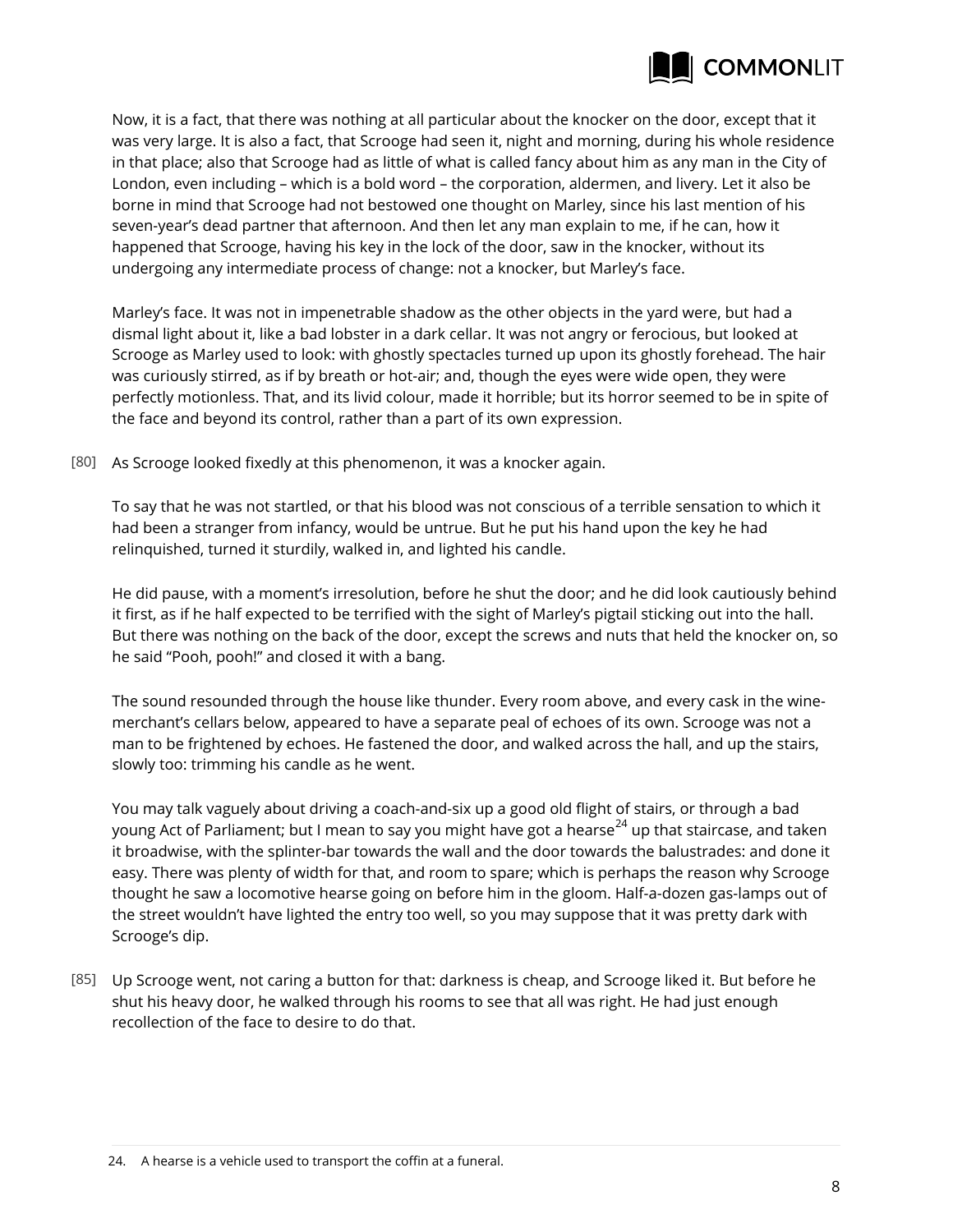

Sitting-room, bed-room, lumber-room. All as they should be. Nobody under the table, nobody under the sofa; a small fire in the grate; spoon and basin ready; and the little saucepan of gruel (Scrooge has a cold in his head) upon the hob. Nobody under the bed; nobody in the closet; nobody in his dressinggown, which was hanging up in a suspicious attitude against the wall. Lumber-room as usual. Old fireguard, old shoes, two fish-baskets, washing-stand on three legs, and a poker.

Quite satisfied, he closed his door, and locked himself in; double-locked himself in, which was not his custom. Thus secured against surprise, he took off his cravat; put on his dressing-gown and slippers, and his night-cap; and sat down before the fire to take his gruel.

It was a very low fire indeed; nothing on such a bitter night. He was obliged to sit close to it, and brood over it, before he could extract the least sensation of warmth from such a handful of fuel. The fireplace was an old one, built by some Dutch merchant long ago, and paved all round with quaint Dutch tiles, designed to illustrate the Scriptures. There were Cains and Abels, Pharaoh's daughters, Queens of Sheba, Angelic messengers descending through the air on clouds like feather-beds, Abrahams, Belshazzars, Apostles putting off to sea in butter-boats, hundreds of figures to attract his thoughts; and yet that face of Marley, seven years dead, came like the ancient Prophet's rod, and swallowed up the whole. If each smooth tile had been a blank at first, with power to shape some picture on its surface from the disjointed fragments of his thoughts, there would have been a copy of old Marley's head on every one.

"Humbug!" said Scrooge; and walked across the room.

After several turns, he sat down again. As he threw his head back in the chair, his glance happened to [90] rest upon a bell, a disused bell, that hung in the room, and communicated for some purpose now forgotten with a chamber in the highest story of the building. It was with great astonishment, and with a strange, inexplicable dread, that as he looked, he saw this bell begin to swing. It swung so softly in the outset that it scarcely made a sound; but soon it rang out loudly, and so did every bell in the house.

This might have lasted half a minute, or a minute, but it seemed an hour. The bells ceased as they had begun, together. They were succeeded by a clanking noise, deep down below; as if some person were dragging a heavy chain over the casks in the wine-merchant's cellar. Scrooge then remembered to have heard that ghosts in haunted houses were described as dragging chains.

The cellar-door flew open with a booming sound, and then he heard the noise much louder, on the floors below; then coming up the stairs; then coming straight towards his door.

"It's humbug still!" said Scrooge. "I won't believe it."

His colour changed though, when, without a pause, it came on through the heavy door, and passed into the room before his eyes. Upon its coming in, the dying flame leaped up, as though it cried, "I know him! Marley's Ghost!" and fell again.

 $[95]$  The same face: the very same. Marley in his pigtail, usual waistcoat, tights, and boots; the tassels on the latter bristling, like his pigtail, and his coat-skirts, and the hair upon his head. The chain he drew was clasped about his middle. It was long, and wound about him like a tail; and it was made (for Scrooge observed it closely) of cash-boxes, keys, padlocks, ledgers, deeds, and heavy purses wrought in steel. His body was transparent; so that Scrooge, observing him, and looking through his waistcoat, could see the two buttons on his coat behind.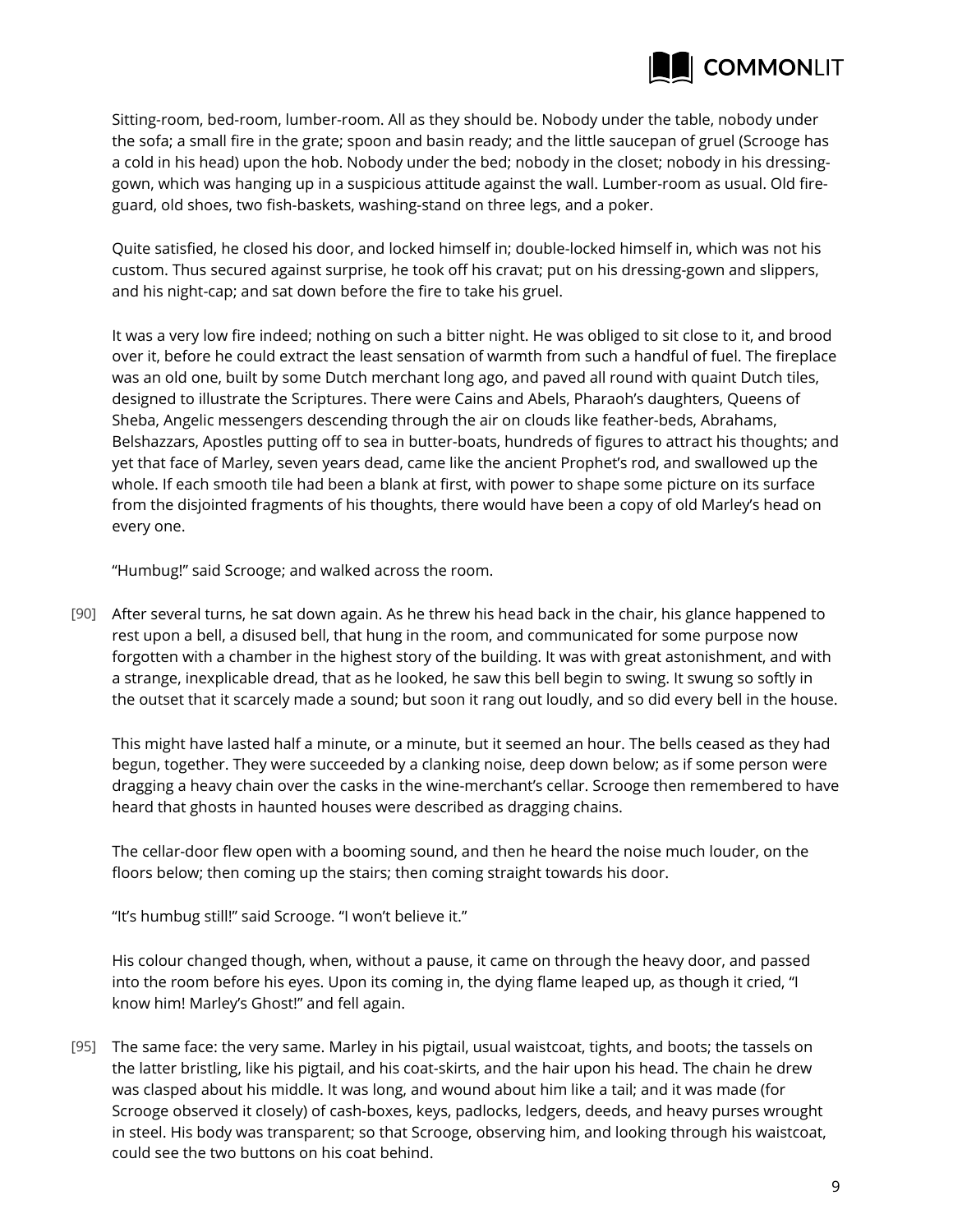

Scrooge had often heard it said that Marley had no bowels,<sup>25</sup> but he had never believed it until now.

No, nor did he believe it even now. Though he looked the phantom through and through, and saw it standing before him; though he felt the chilling influence of its death-cold eyes; and marked the very texture of the folded kerchief bound about its head and chin, which wrapper he had not observed before; he was still incredulous, and fought against his senses.

"How now!" said Scrooge, caustic and cold as ever. "What do you want with me?"

"Much!" – Marley's voice, no doubt about it.

"Who are you?" [100]

"Ask me who I was."

"Who were you then." said Scrooge, raising his voice. "You're particular, for a shade." He was going to say "to a shade," but substituted this, as more appropriate.

"In life I was your partner, Jacob Marley."

"Can you – can you sit down?" asked Scrooge, looking doubtfully at him.

[105] "I can."

"Do it, then."

Scrooge asked the question, because he didn't know whether a ghost so transparent might find himself in a condition to take a chair; and felt that in the event of its being impossible, it might involve the necessity of an embarrassing explanation. But the ghost sat down on the opposite side of the fireplace, as if he were quite used to it.

"You don't believe in me," observed the Ghost.

"I don't," said Scrooge.

"What evidence would you have of my reality beyond that of your senses?" [110]

"I don't know," said Scrooge.

"Why do you doubt your senses?"

"Because," said Scrooge, "a little thing affects them. A slight disorder of the stomach makes them cheats. You may be an undigested bit of beef, a blot of mustard, a crumb of cheese, a fragment of an underdone potato. There's more of gravy than of grave about you, whatever you are!"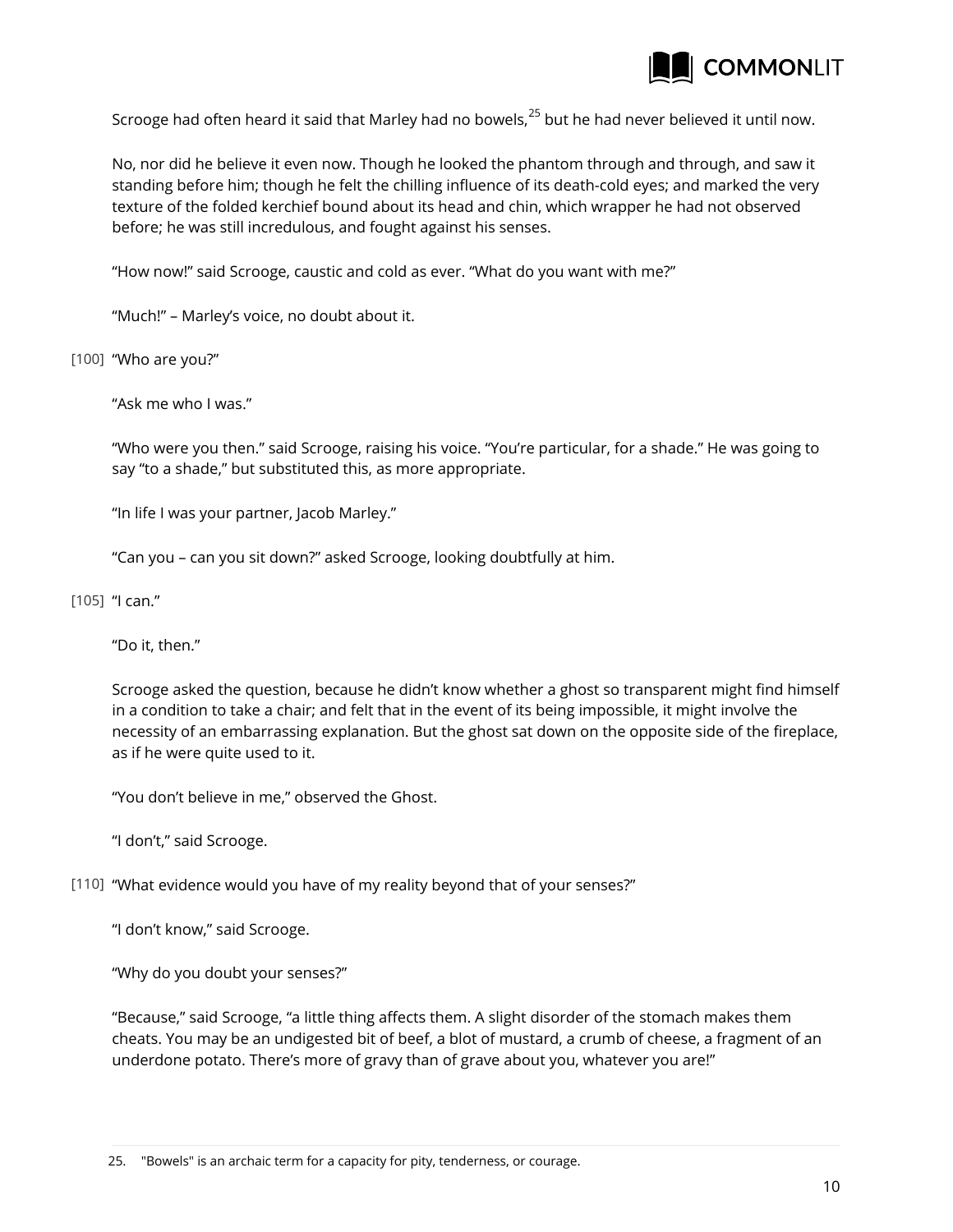

Scrooge was not much in the habit of cracking jokes, nor did he feel, in his heart, by any means waggish then. The truth is, that he tried to be smart, <sup>26</sup> as a means of distracting his own attention, and keeping down his terror; for the spectre's<sup>27</sup> voice disturbed the very marrow in his bones.

[115] To sit, staring at those fixed, glazed eyes, in silence for a moment, would play, Scrooge felt, the very deuce with him. There was something very awful, too, in the spectre's being provided with an infernal atmosphere of its own. Scrooge could not feel it himself, but this was clearly the case; for though the Ghost sat perfectly motionless, its hair, and skirts, and tassels, were still agitated as by the hot vapour from an oven.

"You see this toothpick?" said Scrooge, returning quickly to the charge, for the reason just assigned; and wishing, though it were only for a second, to divert the vision's stony gaze from himself.

"I do," replied the Ghost.

"You are not looking at it," said Scrooge.

"But I see it," said the Ghost, "notwithstanding."

[120] "Well!" returned Scrooge, "I have but to swallow this, and be for the rest of my days persecuted by a legion of goblins, all of my own creation. Humbug, I tell you; humbug!"

At this the spirit raised a frightful cry, and shook its chain with such a dismal and appalling noise, that Scrooge held on tight to his chair, to save himself from falling in a swoon. But how much greater was his horror, when the phantom taking off the bandage round its head, as if it were too warm to wear indoors, its lower jaw dropped down upon its breast!

Scrooge fell upon his knees, and clasped his hands before his face.

"Mercy!" he said. "Dreadful apparition, why do you trouble me?"

"Man of the worldly mind!" replied the Ghost, "do you believe in me or not?"

"I do," said Scrooge. "I must. But why do spirits walk the earth, and why do they come to me?" [125]

"It is required of every man," the Ghost returned, "that the spirit within him should walk abroad among his fellow-men, and travel far and wide; and if that spirit goes not forth in life, it is condemned to do so after death. It is doomed to wander through the world – oh, woe is me! – and witness what it cannot share, but might have shared on earth, and turned to happiness!"

Again the spectre raised a cry, and shook its chain, and wrung its shadowy hands.

"You are fettered,"<sup>28</sup> said Scrooge, trembling. "Tell me why?"

<sup>26.</sup> In this context, "smart" means smart-mouthed or sarcastic

<sup>27.</sup> **Specter** *(noun):* a ghost or spirit

<sup>28.</sup> **Fettered** *(adjective):* restrained with chains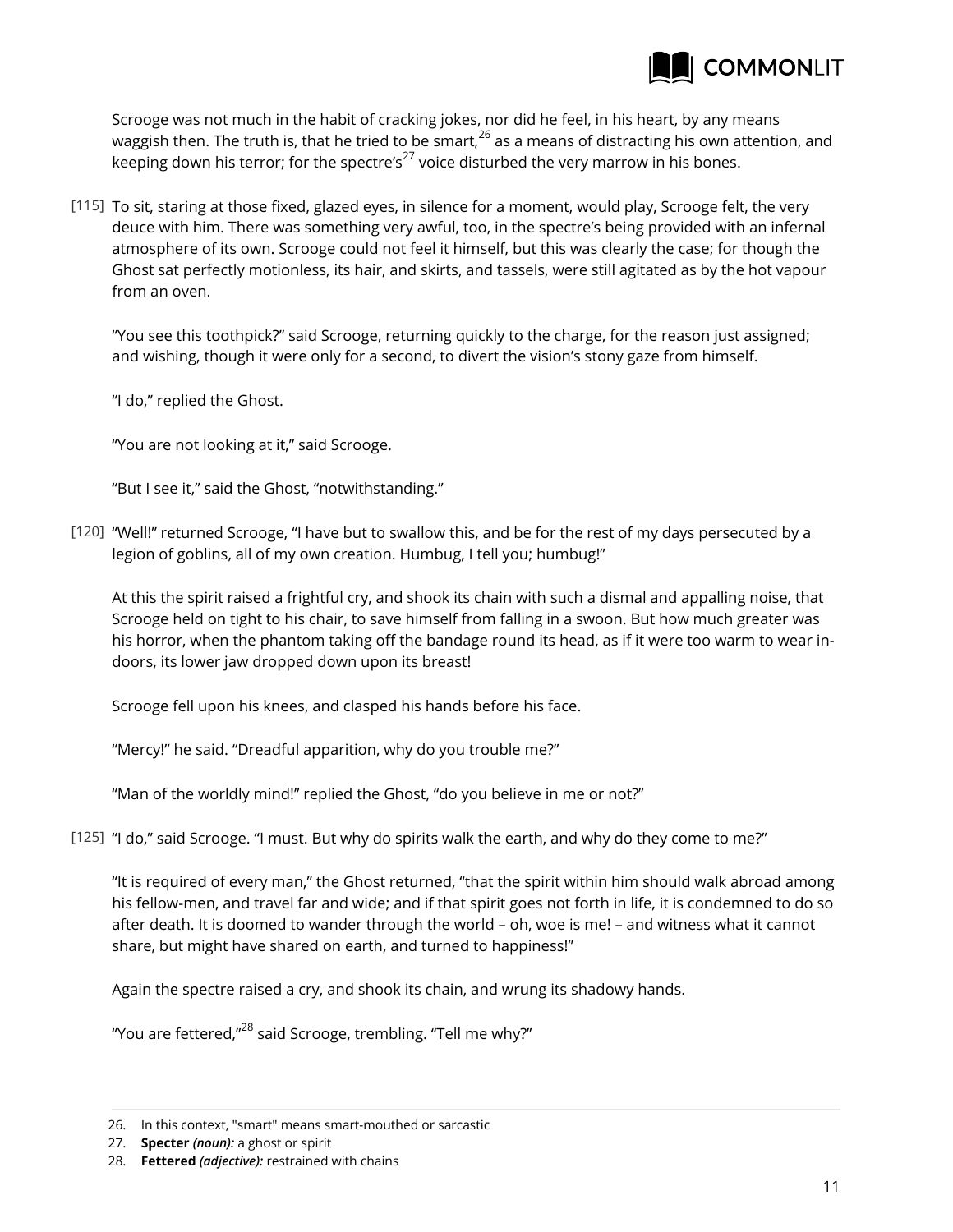

"I wear the chain I forged in life," replied the Ghost. "I made it link by link, and yard by yard; I girded it on of my own free will, and of my own free will I wore it. Is its pattern strange to you?"

[130] Scrooge trembled more and more.

"Or would you know," pursued the Ghost, "the weight and length of the strong coil you bear yourself? It was full as heavy and as long as this, seven Christmas Eves ago. You have laboured on it, since. It is a ponderous chain!"

Scrooge glanced about him on the floor, in the expectation of finding himself surrounded by some fifty or sixty fathoms of iron cable: but he could see nothing.

"Jacob," he said, imploringly. "Old Jacob Marley, tell me more. Speak comfort to me, Jacob."

"I have none to give," the Ghost replied. "It comes from other regions, Ebenezer Scrooge, and is conveyed by other ministers, to other kinds of men. Nor can I tell you what I would. A very little more, is all permitted to me. I cannot rest, I cannot stay, I cannot linger anywhere. My spirit never walked beyond our counting-house – mark me! – in life my spirit never roved beyond the narrow limits of our money-changing hole; and weary journeys lie before me!"

[135] It was a habit with Scrooge, whenever he became thoughtful, to put his hands in his breeches pockets. Pondering on what the Ghost had said, he did so now, but without lifting up his eyes, or getting off his knees.

"You must have been very slow about it, Jacob," Scrooge observed, in a business-like manner, though with humility and deference.

"Slow!" the Ghost repeated.

"Seven years dead," mused Scrooge. "And travelling all the time?"

"The whole time," said the Ghost. "No rest, no peace. Incessant torture of remorse."

[140] "You travel fast?" said Scrooge.

"On the wings of the wind," replied the Ghost.

"You might have got over a great quantity of ground in seven years," said Scrooge.

The Ghost, on hearing this, set up another cry, and clanked its chain so hideously in the dead silence of the night, that the Ward would have been justified in indicting it for a nuisance.

"Oh! captive, bound, and double-ironed," cried the phantom, "not to know, that ages of incessant labour by immortal creatures, for this earth must pass into eternity before the good of which it is susceptible is all developed. Not to know that any Christian spirit working kindly in its little sphere, whatever it may be, will find its mortal life too short for its vast means of usefulness. Not to know that no space of regret can make amends for one life's opportunities misused! Yet such was I! Oh! such was I!"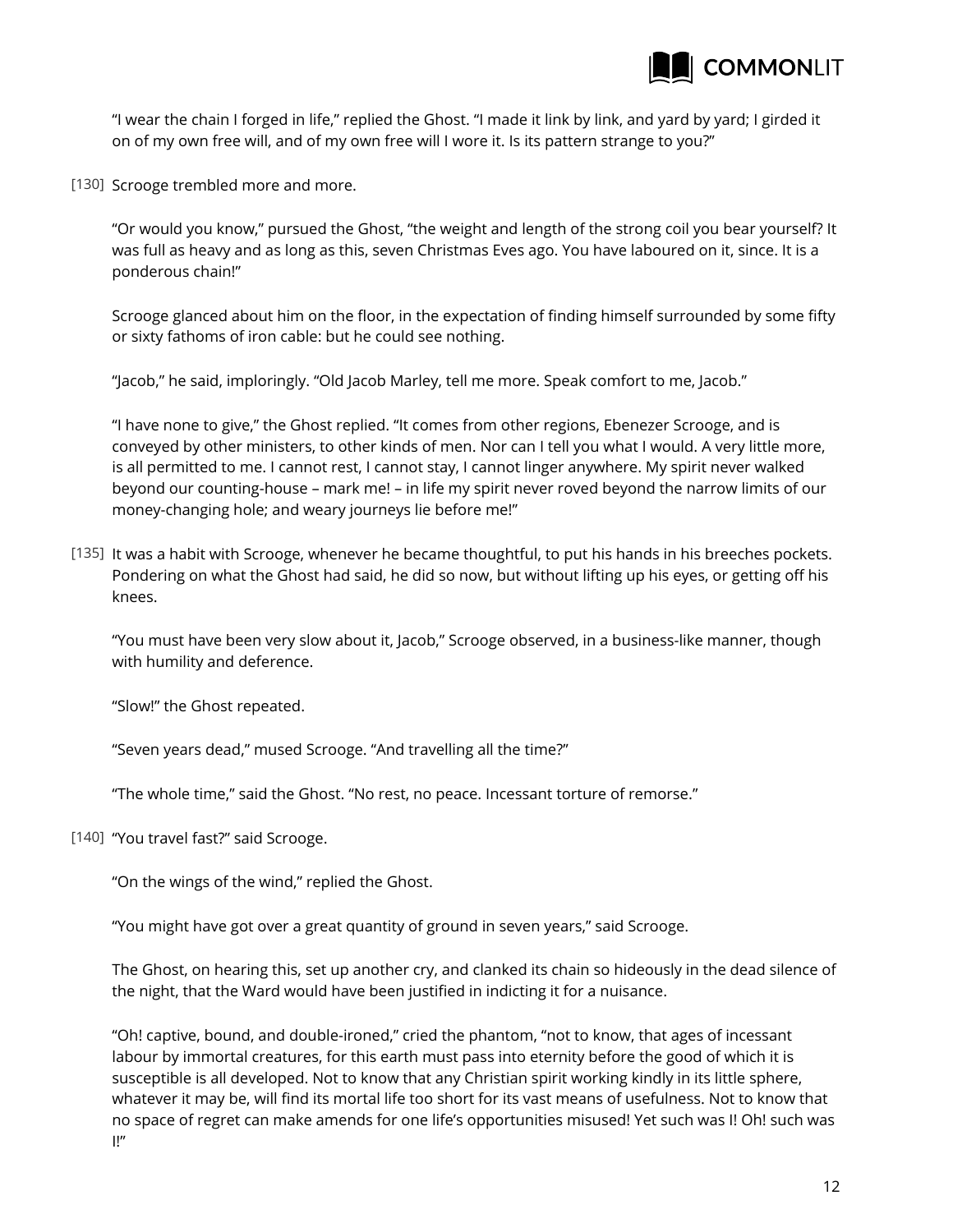

[145] "But you were always a good man of business, Jacob," faltered Scrooge, who now began to apply this to himself.

"Business!" cried the Ghost, wringing its hands again. "Mankind was my business. The common welfare was my business; charity, mercy, forbearance, and benevolence, were, all, my business. The dealings of my trade were but a drop of water in the comprehensive ocean of my business!"

It held up its chain at arm's length, as if that were the cause of all its unavailing grief, and flung it heavily upon the ground again.

"At this time of the rolling year," the spectre said, "I suffer most. Why did I walk through crowds of fellow-beings with my eyes turned down, and never raise them to that blessed Star which led the Wise Men to a poor abode? Were there no poor homes to which its light would have conducted me!"

Scrooge was very much dismayed to hear the spectre going on at this rate, and began to quake exceedingly.

"Hear me!" cried the Ghost. "My time is nearly gone." [150]

"I will," said Scrooge. "But don't be hard upon me! Don't be flowery, Jacob! Pray!"

"How it is that I appear before you in a shape that you can see, I may not tell. I have sat invisible beside you many and many a day."

It was not an agreeable idea. Scrooge shivered, and wiped the perspiration from his brow.

"That is no light part of my penance," $^{29}$  pursued the Ghost. "I am here to-night to warn you, that you have yet a chance and hope of escaping my fate. A chance and hope of my procuring, Ebenezer."

"You were always a good friend to me," said Scrooge. "Thank'ee!" [155]

"You will be haunted," resumed the Ghost, "by Three Spirits."

Scrooge's countenance<sup>30</sup> fell almost as low as the Ghost's had done.

"Is that the chance and hope you mentioned, Jacob?" he demanded, in a faltering voice.

"It is."

[160] "I – I think I'd rather not," said Scrooge.

"Without their visits," said the Ghost, "you cannot hope to shun the path I tread. Expect the first tomorrow, when the bell tolls One."

"Couldn't I take 'em all at once, and have it over, Jacob?" hinted Scrooge.

<sup>29.</sup> **Penance** *(noun):* punishment or consequence

<sup>30.</sup> **Countenance** *(noun):* a person's face or facial expression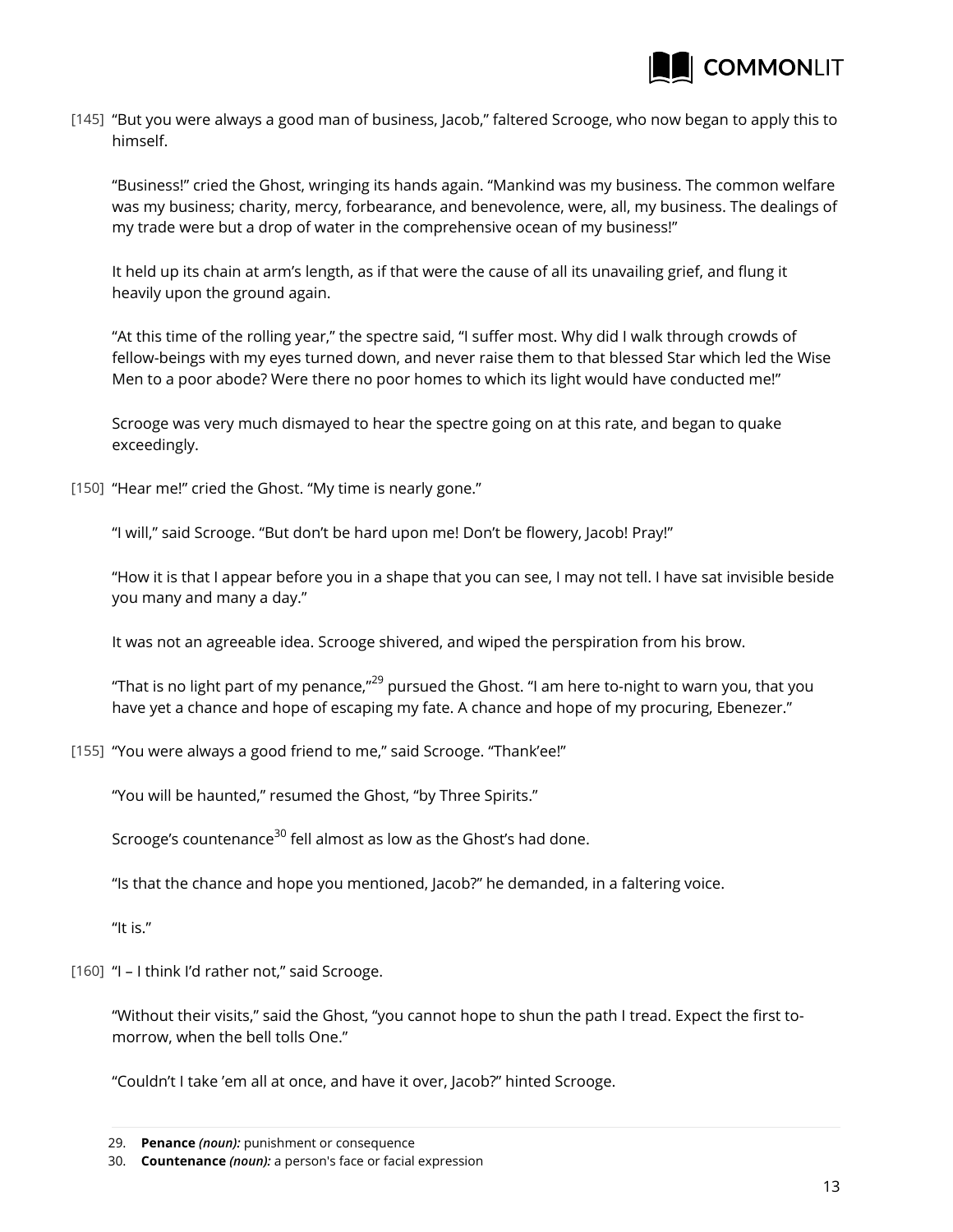

"Expect the second on the next night at the same hour. The third upon the next night when the last stroke of Twelve has ceased to vibrate. Look to see me no more; and look that, for your own sake, you remember what has passed between us."

When it had said these words, the spectre took its wrapper from the table, and bound it round its head, as before. Scrooge knew this, by the smart sound its teeth made, when the jaws were brought together by the bandage. He ventured to raise his eyes again, and found his supernatural visitor confronting him in an erect attitude, with its chain wound over and about its arm.

[165] The apparition walked backward from him; and at every step it took, the window raised itself a little, so that when the spectre reached it, it was wide open.

It beckoned Scrooge to approach, which he did. When they were within two paces of each other, Marley's Ghost held up its hand, warning him to come no nearer. Scrooge stopped.

Not so much in obedience, as in surprise and fear; for on the raising of the hand, he became sensible of confused noises in the air; incoherent sounds of lamentation and regret; wailings inexpressibly sorrowful and self-accusatory. The spectre, after listening for a moment, joined in the mournful dirge; and floated out upon the bleak, dark night.

Scrooge followed to the window: desperate in his curiosity. He looked out.

The air was filled with phantoms, wandering hither and thither in restless haste, and moaning as they went. Every one of them wore chains like Marley's Ghost; some few (they might be guilty governments) were linked together; none were free. Many had been personally known to Scrooge in their lives. He had been quite familiar with one old ghost, in a white waistcoat, with a monstrous iron safe attached to its ankle, who cried piteously at being unable to assist a wretched woman with an infant, whom it saw below, upon a door-step. The misery with them all was, clearly, that they sought to interfere, for good, in human matters, and had lost the power for ever.

Whether these creatures faded into mist, or mist enshrouded them, he could not tell. But they and [170] their spirit voices faded together; and the night became as it had been when he walked home.

Scrooge closed the window, and examined the door by which the Ghost had entered. It was doublelocked, as he had locked it with his own hands, and the bolts were undisturbed. He tried to say "Humbug!" but stopped at the first syllable. And being, from the emotion he had undergone, or the fatigues of the day, or his glimpse of the Invisible World, or the dull conversation of the Ghost, or the lateness of the hour, much in need of repose; $31$  went straight to bed, without undressing, and fell asleep upon the instant.

*"Excerpt from A Christmas Carol: Marley's Ghost" by Charles Dickens (1843) is in the public domain.*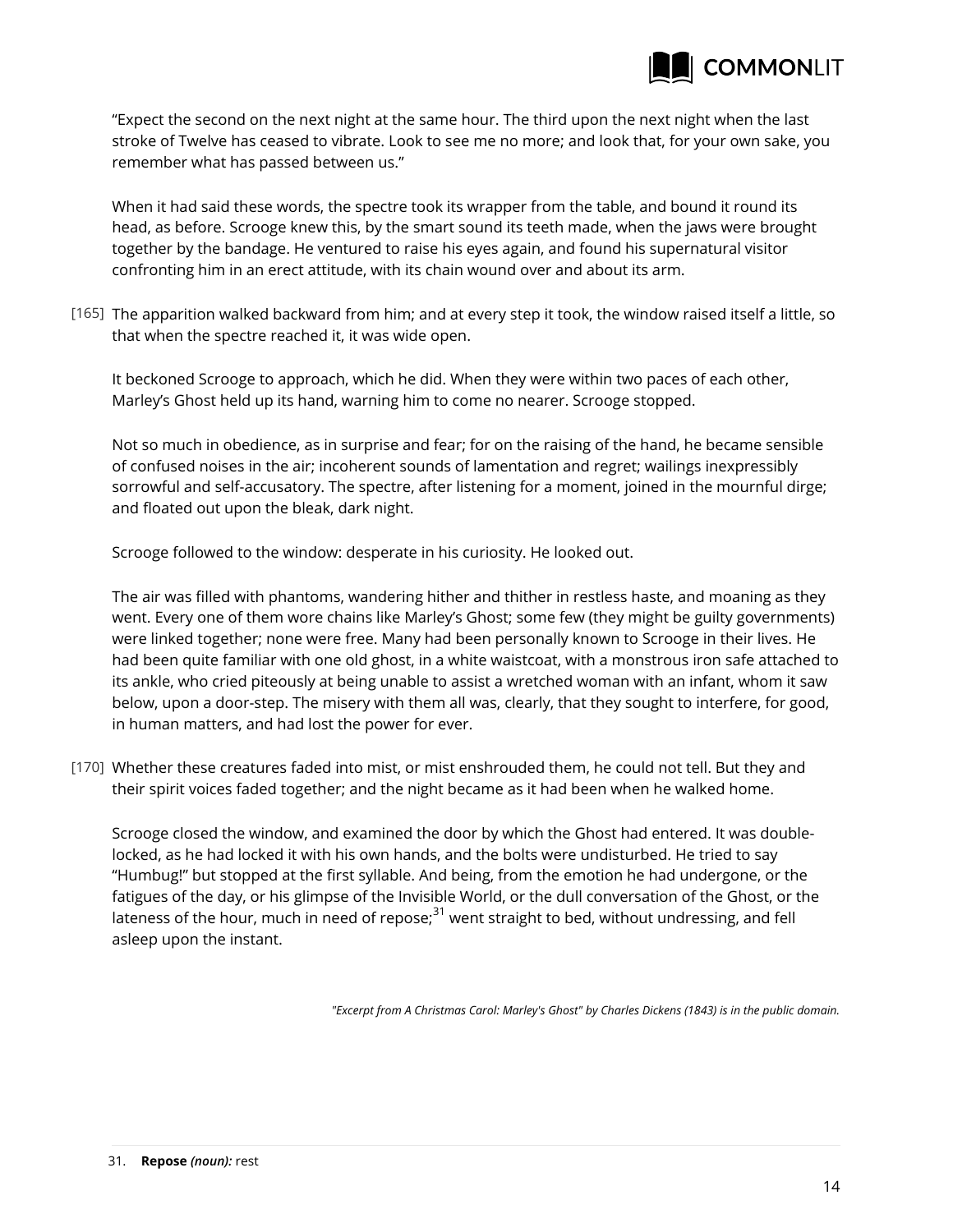

## **Text-Dependent Questions**

*Directions: For the following questions, choose the best answer or respond in complete sentences.*

1. How does the author characterize Scrooge in this chapter? Cite at least one piece of evidence in your response.

- 2. PART A: What does paragraph 6 reveal about the narrator's point of view of Scrooge?
	- A. The first-person narrator views Scrooge sympathetically.
	- B. The first-person narrator views Scrooge critically.
	- C. The third-person narrator views Scrooge sympathetically.
	- D. The third-person narrator views Scrooge critically.
- 3. PART B: Which quote from the text best supports the answer to Part A?
	- A. "And Scrooge's name was good upon 'Change, for anything he chose to put his hand to" (Paragraph 1)
	- B. "Scrooge and he were partners for I don't know how many years" (Paragraph 3)
	- C. "No wind that blew was bitterer than he" (Paragraph 7)
	- D. "But what did Scrooge care! It was the very thing he liked" (Paragraph 9)
- 4. What is the author's likely purpose for the figurative language used in paragraph 6? Cite at least two pieces of evidence from the paragraph in your response.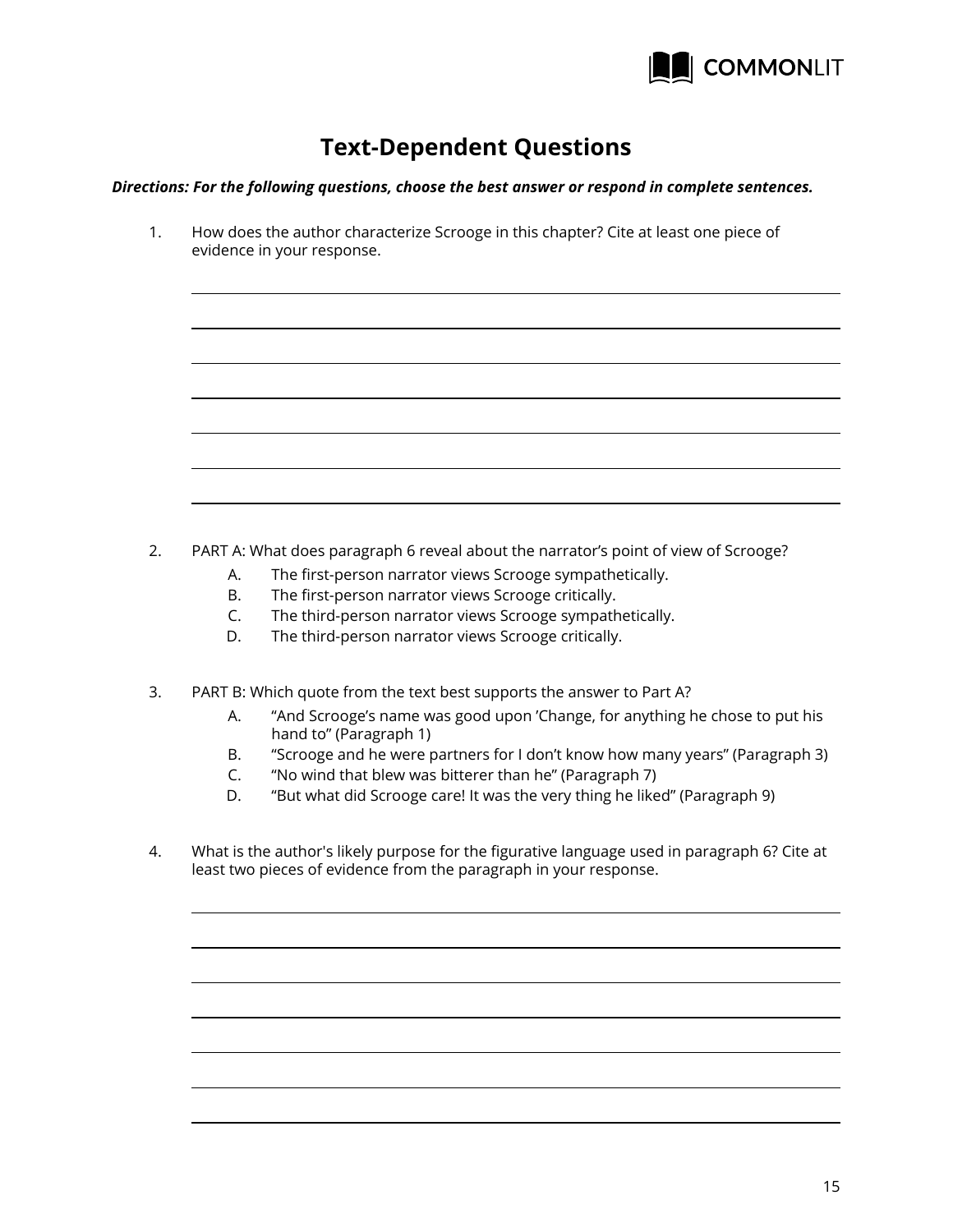

- 5. PART A: What is the purpose of this quote from paragraph 87?: "Quite satisfied, he closed his door, and locked himself in; double-locked himself in, which was not his custom."
	- A. To convey Scrooge's sense of fear and dread
	- B. To reveal that Scrooge has strange habits due to his lack of knowledge of social customs
	- C. To emphasize Scrooge's desire to keep people out of his life
	- D. To foreshadow that Scrooge will be harassed in the night
- 6. PART B: Which paragraph shares the same purpose as the answer to Part A?
	- A. Paragraph 81
	- B. Paragraph 86
	- C. Paragraph 89
	- D. Paragraph 92
- 7. PART A: What does the term "waggish" most closely mean as used in paragraph 114?
	- A. Heartfelt
	- B. Fearful
	- C. Humorous
	- D. Intelligent
- 8. PART B: Which phrase from the paragraph best supports the answer to Part A?
	- A. "cracking jokes"
	- B. "feel, in his heart"
	- C. "tried to be smart"
	- D. "keeping down his terror"
- 9. PART A: Which of the following best summarizes a theme of the text?
	- A. Remember those who are gone, or they will come back to haunt you.
	- B. Greed and indifference come at a cost.
	- C. Do unto others as you would have them do unto you.
	- D. Christmas is a season of family, peace, love, and giving.
- 10. PART B: Cite a piece of evidence from the text that supports the answer to Part A.